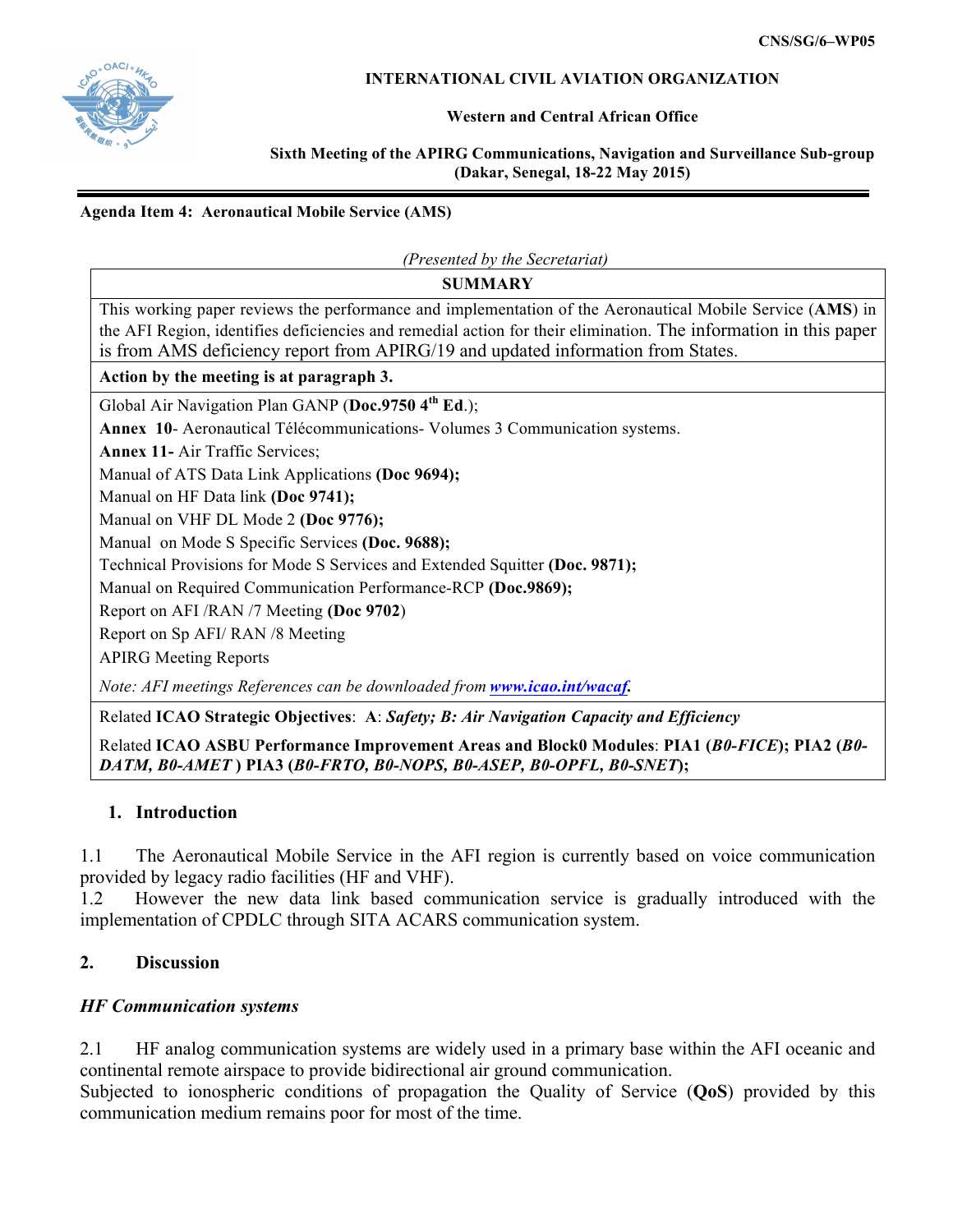2.2 The poor reporting from States and ANSPs on HF air ground operation did not make possible to the secretariat to present a consolidated list of detailed deficiencies. However it can be envisaged that the implementation of the following actions should help improve HF air ground communication in the AFI airspaces.

2.3 Analyzing the deficiencies on HF ground air operation, the Special AFI/RAN meeting held in Durban, South Africa from 24 to 29 November 2008 formulated **Recommendation 6/20** calling upon States and Air Navigation Service Providers (**ANSPs**) utilizing high frequency (**HF**) for air-ground communications to develop procedures for selection of operational frequencies taking into account ionospheric propagation forecasts in order to improve HF analog communications in the AFI Region. Although some ANSPs such as ASECNA reported to have purchased software on HF propagation forecast, it can be noted the low pace of implementation of this Recommendation.

2.4 HF Data Link (**HF DL**) has been identified by the ICAO Global Air Navigation Plan (**GANP-Doc. 9750** 4<sup>th</sup> **Ed**.) as a technology candidate for the provision of a more reliable bidirectional air ground communication. However in the AFI region the implementation of HF Data Link for air ground communication is not formally scheduled although this Region comprises huge oceanic and remote continental airspaces. It should be advisable to envisage the introduction of HF Data Link within the region as part of sub infrastructure components to support ATN ground air applications. This implementation should be based on the provision of the ICAO GANP derived from the ICAO Aviation systems blocks Upgrade (**ASBU**) concept and methodology and should inter alia take into consideration:

- Traffic characteristics (*volume, flow, profiles, growth...*) within AFI homogeneous Areas of Routing (A-R);
- users requirements (PBN constraints);
- fleet equipage (current and trend);
- Cost/benefit aspect.

## *VH Communication Systems*

2.5 VHF communication is currently planned, implemented and operated where possible as the main Aeronautical air ground medium for all phases of flight.

Within the continental airspace the satellite C-Band VSAT based remote VHF networks implemented since the early 2000 seems to have reached its maturity cycle of life. Most of the AFI ANSPs have successfully implemented remote stations ensuring extended VHF coverage in their FIRs and some of them such as ASECNA and Roberts FIR are to implement redundant VHF remote facilities to increase service availability.

2.6 However some ANSPs were reported to be experiencing difficulties on the reliable operation of the new remote VHF stations.

**NAMA** (Nigeria) is experiencing lack of coverage in the center portion of the Kano FIR.

**RVA** (DRC) encountered power supply hurdles that were programmed to be solved by the installation of solar cells and **ENANA** (Angola) is facing many barriers related to power supplies, adapter interfacing the facilities on the ATCs desks, human factors affecting technical and operational staff.

Table in **Appendix A** below which needs to be revised provides a list of deficiencies for VHF communications.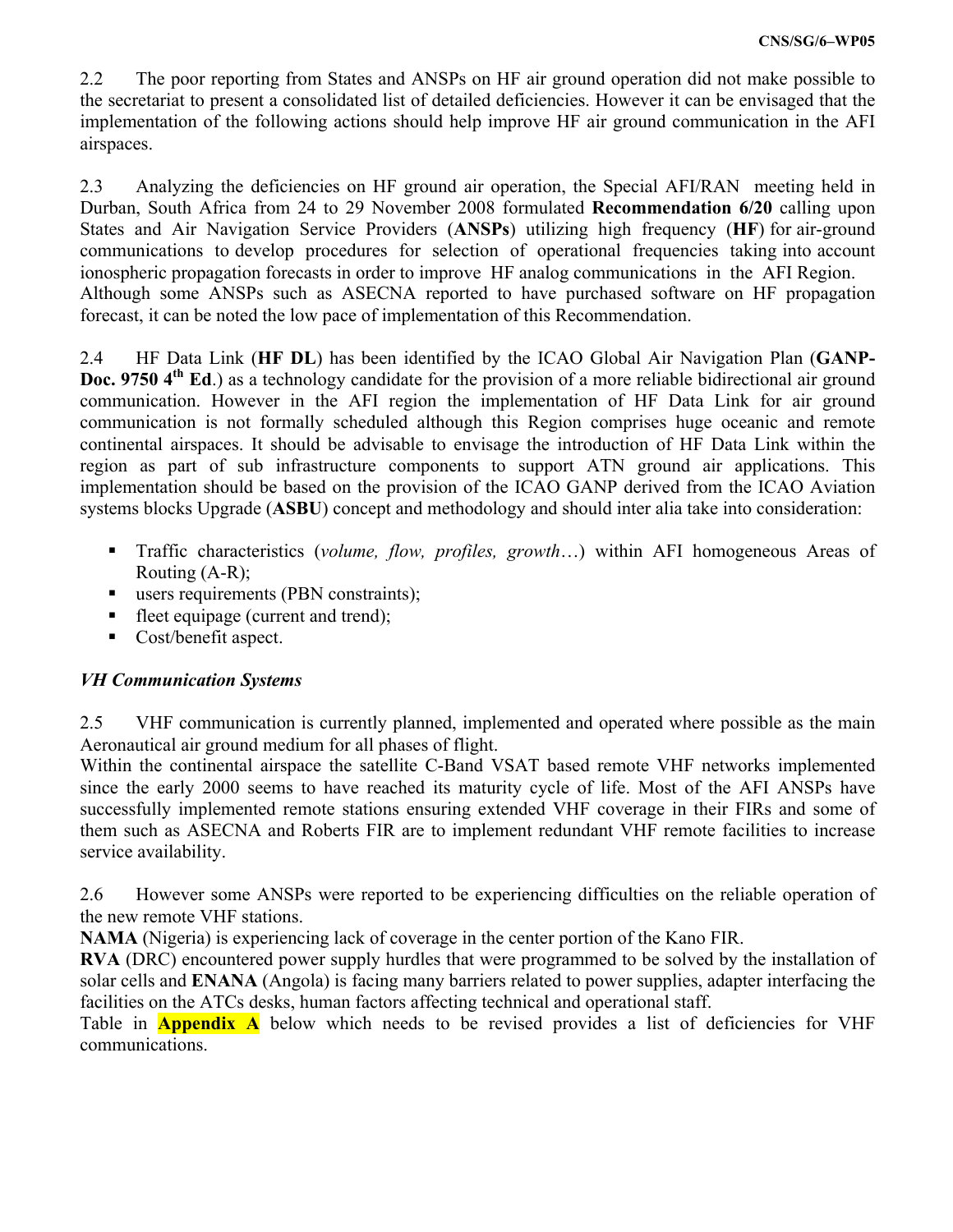2.7 Similar to HF DL, VHF Data Link (**VHF DL**) is a technology identified by the ICAO GANP as candidate to air ground applications. However in the AFI region the implementation of VHF Data Link for air ground communication is not formally scheduled although this Region comprises remote VHF stations currently providing analog voice air ground bidirectional communications. It should be advisable to envisage the introduction of VHF Data Link within the region as part of sub infrastructure components to support ATN ground air applications. This implementation should be based on the upgrade of the existing stations with regard to the provision of the ICAO GANP derived from the ICAO Aviation systems blocks Upgrade (**ASBU**) concept and methodology and the same conditions of implementation of HF DL should apply (*Ref. Paragraph 2.4*).

# *Controller Pilot Data link Communication*

2.8 CPDLC is currently the data link application alternative to voice communications in particular for oceanic and continental remote air spaces.

The pace of implementation of CPDLC within the AFI Region has been increasing during the last past five years. This application enables the implementation of PBN with the introduction of random and flexible routing within homogenous Areas of Routing (A-R) such as AR-1 and AR-2.

In particular CPDLC is currently widely operating within the SAT region with remarkable benefit for all stakeholders and the performance assessment is guided by the provision of the Global Operational Data<br>Link Document Gold (GOLD  $2<sup>nd</sup>$  26 April 2013) which can be downloaded at: Link Document Gold (GOLD  $2^{nd}$  26 April 2013) which can be downloaded at: **http://www.icao.int/WACAF/Pages/electronic-documents.aspx.**

The status of implementation of CPDLC within the AFI Region is reported in **Appendix B.**

## *Mode S Data Link*

2.8 Secondary Surveillance Radars (**SSR**) Mode S capable are being deployed in the AFI Region.

However in most cases the Mode S function enabling the air ground bidirectional Data Link has not been tested.

The SSR Mode S function is also a technology identified by the ICAO GANP as candidate to air ground applications. It should be advisable to envisage the introduction of SSR Mode S Data Link within the region as part of sub infrastructure components to support ATN ground air applications.

This introduction should be based on the same conditions that apply for HF and VHL Data Links (*Ref. Paragraph 2.4*).

# *Required Communication Performance (RCP)*

2.9 Required Communication Performance (**RCP)** is a performance specification which serves as one possible safety net in airspace planning in order to ensure that the various infrastructural, operational and technological components blend the Aircraft systems and the Ground systems to deliver a safe, reliable and repeatable bidirectional air ground communication service.

APIRG/17 meeting Ouagadougou, July 2010 considered the concept of Required Communication Performance (**RCP**) as developed in the ICAO RCP Manual (**Doc. 9869**) and agreed through Conclusion 17/26 (*Implementation of RCP*) that the AFI Region should adopt RCP guidelines for planning towards the safe reduction in separation standards based on RNAV10 (RNP10) and RNP4 PBN navigation specifications.

This conclusion with its low pace of implementation remains valid and RCP concept should be considered as a concept aiming to guarantee an agreed level and Quality of Service required for air ground communication in support to ATM provision.

# **3. Action by the CNS Sub-group**

3.1 The CNS Sub-group is invited to: